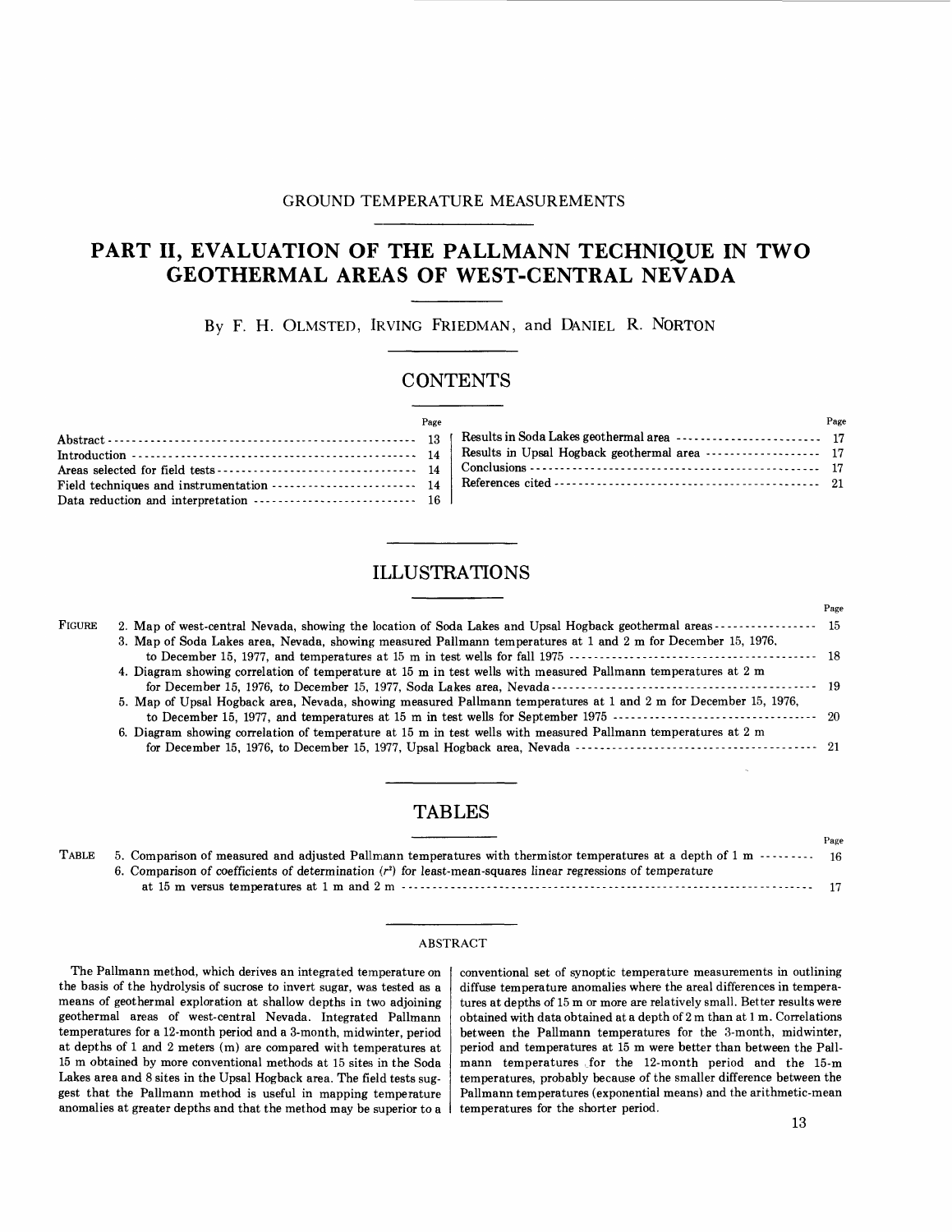### INTRODUCTION

In principle, the utility of temperature measurements at depths of 1 or 2 m in geothermal exploration is enhanced if annual averages rather than single sets of synoptic values are used. Until recently, however, the determination of mean annual temperature generally has involved the use of either frequent periodic measurements with thermometer probes or buried thermometers of various types connected to expensive recording equipment. The cost advantages of many measurements at shallow depths over fewer measurements at greater depths, below the zone of annual temperature fluctuation, are therefore largely lost. Clearly, a measurement technique is needed which is more convenient and less expensive than instrumental methods and which is applicable to remote places where access is difficult.

One such technique, described by Pallmann and others (1940), derives an integrated temperature on the basis of the hydrolysis of sucrose to invert sugar. This method, hereinafter referred to for convenience as the "Pallmann method," has been tested in a variety of settings, summarized by Lee (1969), and particularly in soil-temperature measurements (O'Brien, 1971). O'Brien's results, in a small area near Schenectady, N.Y., were sufficiently encouraging that the method was tested by two of us in Yellowstone National Park (Friedman and Norton, PART ITI, present paper) and further tests, in a different geologic and climatic setting in west-central Nevada, seemed warranted.

INSTRUMENTATION<br>In this paper we describe the results of field tests in  $\begin{bmatrix} \text{INSTRUMENTATION} \\ \text{IMSTRUMENTATION} \end{bmatrix}$ where abundant temperature data obtained by more  $\sigma$  earlier U.S. Geological Survey or U.S. Bureau of conventional methods at denths of 15.30 m are available. conventional methods at depths of 15-30 m are available

discussed in PART I, Pallmann Technique, by Norton and Friedman.  $\left| \int f(x) dx \right|$  for significant periods of time; (3) sufficient distance

### AREAS SELECTED FOR FIELD TESTS

Two areas, designated the Soda Lakes and Upsal Hogback geothermal areas, were selected for field tests of the Pallmann method. Both areas are in the west-central Carson Desert, about 100 km east of Reno, Nev. (fig. 2). Abundant information about the geology, hydrology, and the temperature distribution to depths of about 150 m was available from previous studies (Olmsted and others, 1975, p. 99-118; Olmsted, 1977).

The Soda Lakes geothermal area occupies about 21 km2 (square kilometers) between Soda Lakes to the south-southwest and Upsal Hogback to the northnortheast. Both Soda Lakes and Upsal Hogback are late Pleistocene to Holocene basaltic eruptive centers, probably alined along a concealed fault or fault system. The Soda Lakes thermal anomaly probably results from upward leakage of hot water along a steeply inclined or

vertical fault-controlled conduit into shallow sand aquifers, through which the hot water moves north- northeastward, in the direction of the near-surface hydraulic gradient (Olmsted and others, 1975, p. 104). Previous data from synoptic temperature measurements at a depth of 1 m indicated relatively high temperatures and large heat flows in the hottest part of the thermal anomaly. Conditions seemed especially favorable for the application of the Pallmann method.

The Upsal Hogback geothermal area lies several kilometers north-northeast of the Soda Lakes area, generally east and north of Upsal Hogback. Although somewhat more extensive than the Soda Lakes geothermal area, the Upsal Hogback area is characterized by much lower near-surface temperatures and smaller heat flows. Correlation of synoptic temperatures at I-m depth and temperatures at 30 m is poor, owing to the relatively small amplitude of the thermal anomaly and the relatively large perturbing effects of nongeothermal factors (Olmsted, 1977, p. B2l, B24). Conditions, therefore, seemed much less favorable for application of the Pallmann method than in the Soda Lakes area. However, we hoped that the temperatures obtained with the Pallmann method at shallow depth would show a better correlation with those at greater depth than did the synoptic measurements at 1 m reported by Olmsted (1977).

# FIELD TECHNIQUES AND

two adjoining geothermal areas in west-central Nevada, Most of the Pallmann samples were placed near sites<br>where abundant temperature data obtained by more of earlier U.S. Geological Survey or U.S. Bureau of (Olmsted and others, 1975; Olmsted, 1977).<br>The theory as well as laboratory and field methods are selection included: (1) Level or nearly level ground; (2) The theory as well as laboratory and field methods are selection included: (1) Level or nearly level ground; (2) The selection included: (1) Level or nearly level ground; (2)  $\frac{1}{2}$ (generally at least 10 m) from nearby test wells to avoid possible perturbing effects; and (4) alinement of sites along and across the long axes of the two thermal anomalies so as to check the previous interpretation (Olmsted, 1977) of the extent and configuration of the anomalies. A total of 15 sites in the Soda Lakes area and 8 sites in the Upsal Hogback area were occupied for the I-year period from mid-December 1976, to mid-December 1977. Additional samples were placed at 19 of the 23 sites for the 3-month period from mid-December 1977, to mid-March 1978.

> In order to provide data for comparison with and adjustment of some of the Pallmann-method temperatures, monthly measurements were made with a I-m thermistor probe at four sites in the Soda Lakes area and four sites in the Upsal Hogback area from mid-December 1976, to mid-March 1978. Measurement techniques were those described by Olmsted (1977, p. B5).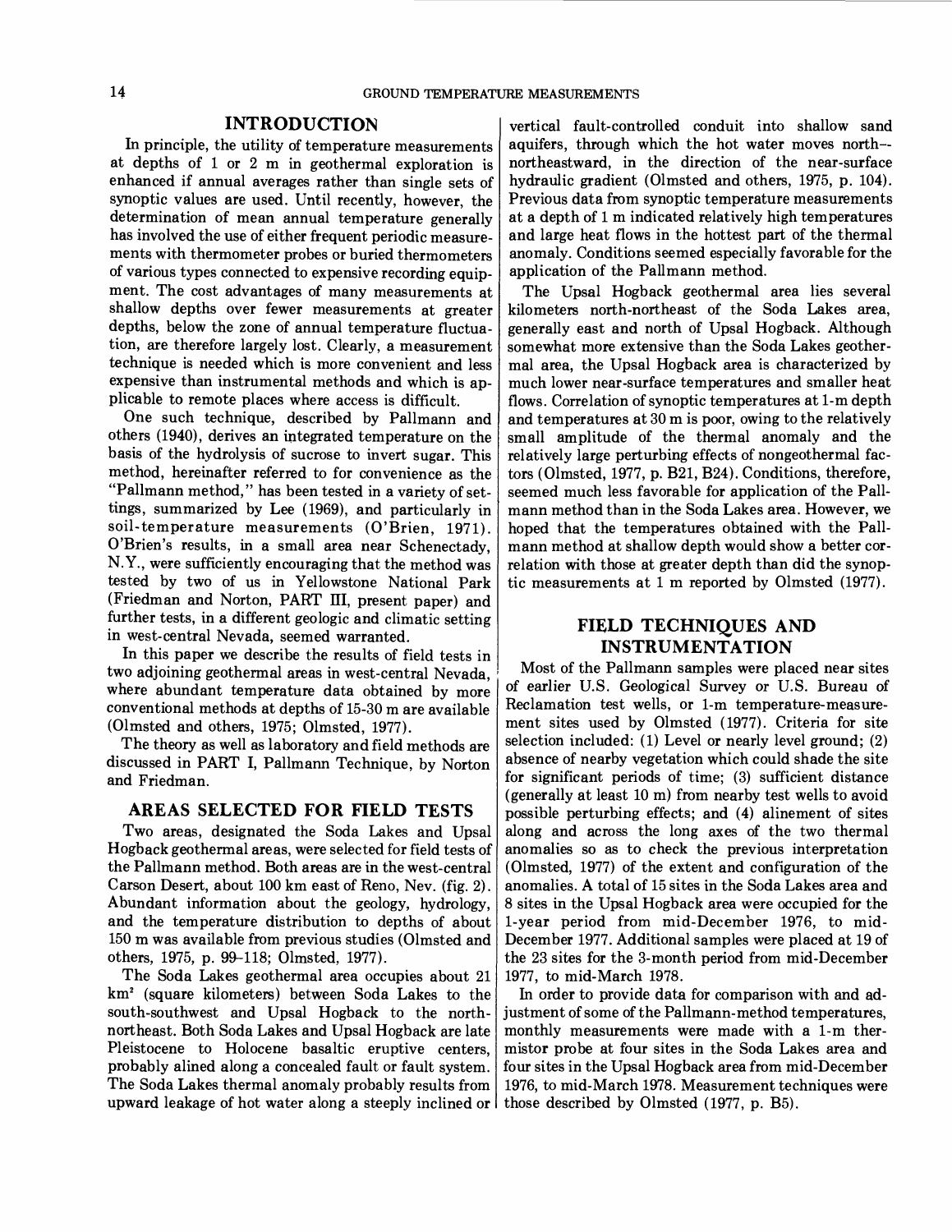

FIGURE 2.-West-central Nevada, showing the location of Soda Lakes and Upsal Hogback geothermal areas.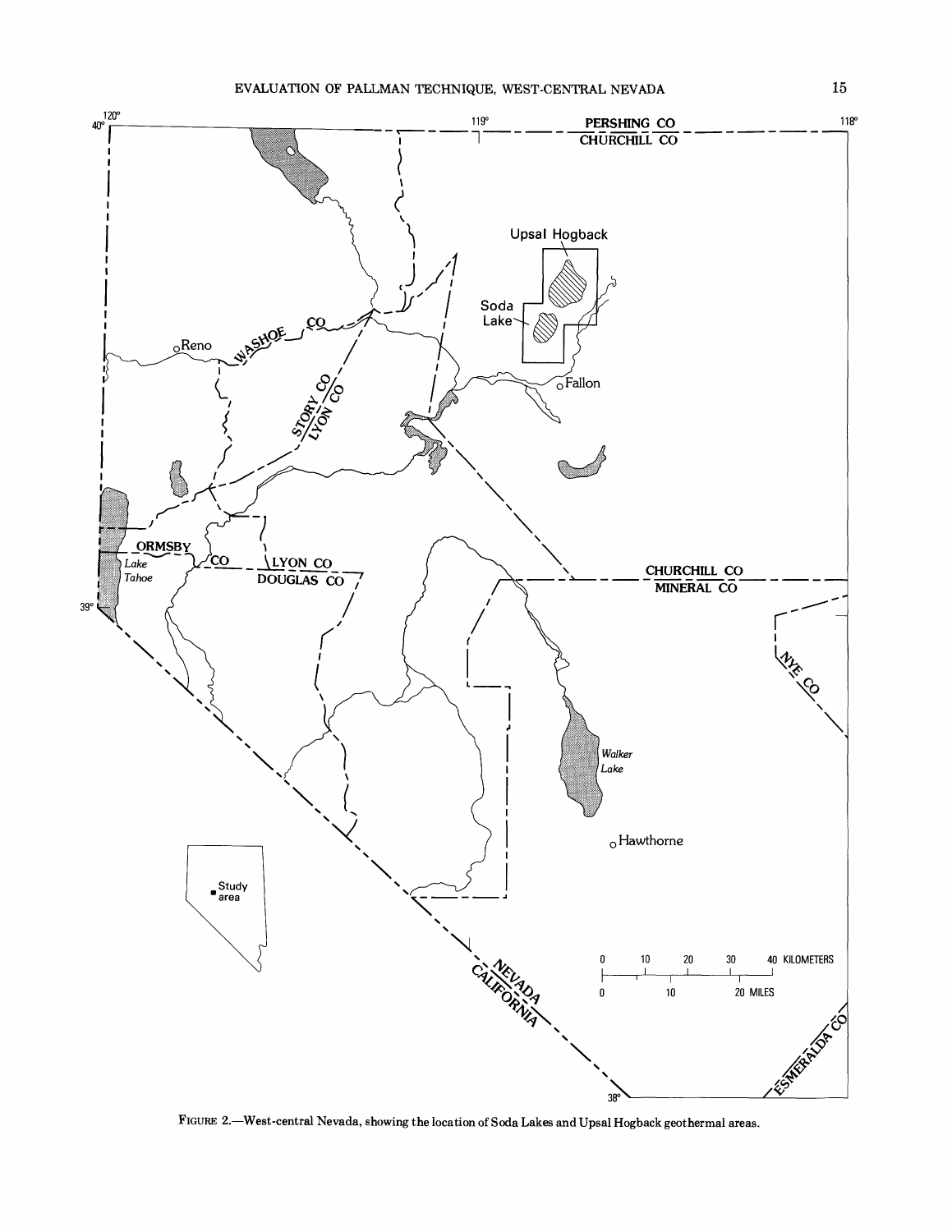### 16 GROUND TEMPERATURE MEASUREMENTS

## **DATA REDUCTION AND INTERPRETATION**

Pallmann temperatures at depths of 1 and 2 m were determined by the method described by Norton and Friedman in PART I of the present paper. As discussed by them and by Lee (1969) and O'Brien (1971), the Pallmann method consistently overestimates integrated arithmetic-mean temperature for the period of measurement because the rate of sucrose hydrolysis varies exponentially instead of linearly with temperature. The magni tude of the difference between the measured exponential-mean temperature and the arithmeticmean temperature increases with increasing temperature range but decreases slightly with increasing mean temperatures. Lee (1969, p. 427) and Norton and Friedman (PART I, fig. 1) have calculated the corrections to the measured Pallmann temperatures, assuming harmonic temperature fluctuation for the period of interest and using an activation energy of 27 kcal/mole (kilocalories per mole) for the Pallmann reaction. The larger corrections associated with the larger ranges in temperature fluctuation account for the higher measured Pallmann temperatures at 1 m than at 2 m at many sites in the Soda Lakes and Upsal Hogback areas. Actually, at most places net heat flow for a yearly cycle is upward, and the integrated arithmetic-mean annual temperature at 1 m is therefore less, not greater, than that at 2 m.

Comparisons between adjusted Pallmann temperatures-integrated arithmetic means-and means determined by thermistor measurements at monthly intervals at a depth of 1 m at eight sites in the Soda Lakes and Upsal Hogback areas are presented in table 5. Two periods of comparison were used: (1) The 3 months from December 15, 1977, to March 15, 1978; and (2) the 12 months from December 15, 1976, to December 15, 1977. For each of these periods the measured Pallmann temperatures were adjusted to integrated arithmeticmean temperatures, using the temperature ranges and mean temperatures measured by tbermistor and the corrections given by Norton and Friedman (PART I, fig. 1). Because the Pallmann solution ampoule at 1 m was broken upon recovery in December 1977, at one site (72) in the Upsal Hogback area, and another site (62), in the Soda Lake area, was not reoccupied during the ensuing 3 months, only seven of the eight Pallmann sites provided temperature data for comparison with the concurrent thermistor temperatures.

For the 3 months from December 15, 1977, to March 15, 1978, the corrections to the measured Pallmann temperatures at the seven sites were only  $-0.1$  to  $-0.3$ °C because of the relatively small temperature fluctuation for this midwinter period  $(3.3-5.9\degree C)$ . Except for two of

TABLE *5.-Comparison of measured and adjusted Pallmann temperatures with thermistor temperatures at a depth of* 1 *m*  [Leaders (- - -J indicate no datal

|                            | Temperature, in degrees Celsius |                      |            |                         |  |
|----------------------------|---------------------------------|----------------------|------------|-------------------------|--|
| Pallmann<br>site<br>number | Measured<br>Pallmann            | Adjusted<br>Pallmann | Thermistor | Difference <sup>1</sup> |  |
|                            |                                 | 3 months             |            |                         |  |
| 57                         | 8.8                             | 8.6                  | 7.9        | 20.7                    |  |
| 58                         | 26.6                            | 26.3                 | 21.8       | 24.5                    |  |
| 60                         | 16.5                            | 16.2                 | 16.0       | 30.2                    |  |
| 72                         | 12.7                            | 12.5                 | 10.7       | 31.8                    |  |
| 73                         | 9.1                             | 9.0                  | 8.7        | 0.3                     |  |
| 74                         | 9.7                             | 9.6                  | 10.1       | $-0.5\,$                |  |
| 76                         | 9.9                             | 9.7                  | 9.6        | 0.1                     |  |
|                            |                                 | 12 months            |            |                         |  |
| 57                         | 19.0                            | 15.5                 | 15.8       | $-0.3$                  |  |
| 58                         | >26.8                           | >24.8                | 26.6       |                         |  |
| 60                         | 23.8                            | 22.1                 | 22.2       | $-0.1$                  |  |
| 62                         | 21.0                            | 17.4                 | 17.4       | 0.0                     |  |
| 73                         | 18.5                            | 15.7                 | 16.2       | $-0.5$                  |  |
| 74                         | 17.5                            | 15.0                 | 15.5       | $-0.5$                  |  |
| 76                         | 18.9                            | 16.3                 | 16.0       | 0.3                     |  |

'Adjusted Pallmann temperature minus thermistor temperature.

'Pallmann probe  $\sim 0.5$  m too deep; adjusted temperature probably  $\sim 4^{\circ}$ -5°C too high. 'Pallmann probe  $\sim 0.2$  m too deep; adjusted temperature probably  $\sim 1^{\circ}$ C too high.

the sites, where the Pallmann probe was inadvertently buried about 0.5 and 0.2 m too deep, agreement is good between the adjusted Pallmann temperatures and the thermistor temperatures: the differences are only a few tenths of a degree Celsius.

For the preceding 12-month period, larger corrections to the measured Pallmann temperatures were required (1.7°-3.6°C) because of the larger fluctuations in temperature  $(14.0^{\circ} - 21.6^{\circ}C)$  for this period. In spite of the larger corrections, agreement between adjusted Pallmann temperatures and thermistor temperatures is as good for the annual period as for the 3-month period.

Because of the absence of concurrent thermistor temperature measurements the temperature-fluctuation data required for calculating adjusted Pallmann temperatures were not obtained at most of the Pallmann sites. For this reason, we use measured (unadjusted) Pallmann temperatures in the following discussions of results in the two geothermal areas. As described above, these measured temperatures may be several degrees Celsius higher than the integrated arithmetic-mean temperatures, especially for longer periods such as a year and at depth of only 1 m. However, the feasibility of the Pallmann method as a geothermal exploration tool depends in large part on the usefulness of the uncorrected temperatures in delineating areas underlain by abnormal temperatures at greater depth.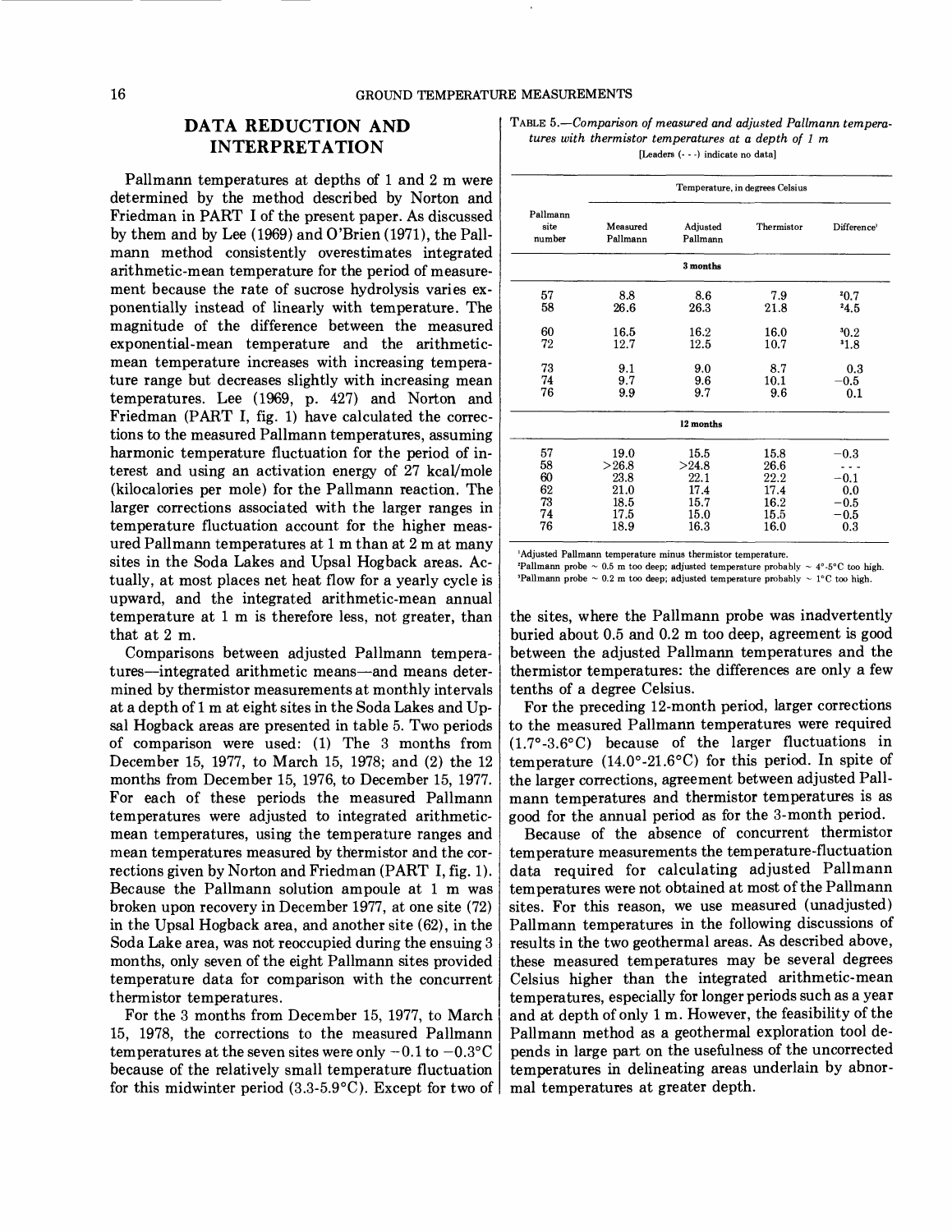## **RESULTS IN SODA LAKES GEOTHERMAL AREA**

Measured Pallmann temperatures for 12 months at 1 and 2 m at 15 sites in the Soda Lakes area outline in a general way the thermal anomaly defined by temperatures at 15 m in test wells (fig. 3). Temperatures at 15 m range from more than 100°C (boiling temperatures at hydrostatic depth) in the southwest part of the anomaly to less than 20°C on the margins of the anomaly. The general north-northeasterly alinement of the anomaly is delineated clearly by the Pallmann temperatures, but the temperatures at 1 m delineate only the hottest area (more than  $40^{\circ}$ C at 15 m). Temperatures at 1 m in the hottest area probably are more than 10°C higher than the background values, which range from less than 19°C to more than 18°C.

Temperatures at 2 m for the same period at the same 15 sites appear to define the north-northeasterly elongation of the deeper, 15-m anomaly somewhat better than do the I-m temperatures. At many sites the 2-m temperatures are less than the measured I-m temperatures for the same 12-month period because of the smaller fluctuation and correspondingly smaller negative correction at the 2-m depth.

Correlation of temperatures at a depth of 15 mbelow the range of significant annual temperature fluctuation-with temperatures at depths of 1 or 2 m affords a useful index of the reliability of the shallower measurements in outlining deeper thermal anomalies. The correlation of temperature at 15 m with temperature at 2 m measured by the Pallmann method for the 12-month period at nine sites is shown in figure 4. The coefficient of determination,  $r<sup>2</sup>$  (a measure of variance), is 0.93, which indicates a fairly good fit to the leastmean-squares regression. Similar correlations for depths of 15 and 1 m and for the 3-month period are summarized in table 2. As might be expected because of larger range in annual temperature fluctuations at 1 m than at 2 m, the correlation of temperature at 15 m with that at 1 m is poorer than for 15 m versus 2 m  $(r^2 = 0.77)$ instead of 0.93). The similar correlations for the 3-month period indicate a somewhat better fit (larger values of  $r^2$ ) for these data, probably because of the smaller temperature fluctuations during the 3-month period as compared to the 12-month period.

## **RESULTS IN UPSAL HOGBACK GEOTHERMAL AREA**

As shown in figure 5, the areal range in temperature at a depth of 15 m is only about 5°C in the Upsal Hogback area, as compared to a range of more than 80° C in the Soda Lakes area. The corresponding ranges in 12-month

Pallmann temperatures at 1 and 2 m are even smaller and do not correlate well with the temperatures at a greater depth. The highest temperature at 2 m (18.4°C) does occur at a site immediately southeast of the hottest part of the thermal anomaly at 15 m, but the temperatures at the other Pallmann sites show no consistent pattern related to the deepter anomaly. Unfortunately, the Pallmann-solution ampoule at 1 m was broken upon recovery from the hottest site at 2 m, so no pattern at all is apparent from the I-m data.

Coefficients of determination  $(r^2)$  for the least-meansquares linear regressions of temperatures at 15 m versus temperatures at 1 and 2 m corroborate the generally poor correlations described above (see table 6). As in the Soda Lakes area, the temperatures at 2 m show a somewhat better correlation with temperatures at 15 m than do the temperatures at 1 m, but the improved correlation for the 2-m data results entirely from the single value southeast of the hottest part of the 6 thermal anomaly, where the measurement at 1 m was lost because of the broken Pallmann ampoule (see fig. 6). Coefficients of determination are significantly higher for the 3-month period than for the 12-month period for both 1- and 2-m data, most likely because of the smaller amplitudes of temperature fluctuation during the shorter period.

TABLE 6.—Comparison of coefficients of determination (r<sup>2</sup>) for least*mean-squares linear regressions of temperature at* 15 *m versus temperatures at* 1 *m and* 2 *m* 

| Depths<br>(m)                       |                    | Soda Lakes area  |                                                      | Upsal Hogback area |                                            |
|-------------------------------------|--------------------|------------------|------------------------------------------------------|--------------------|--------------------------------------------|
|                                     | Period<br>(months) | No. of<br>sites  | Coefficient of<br>determination<br>(r <sup>2</sup> ) | No. of<br>sites    | Coefficient of<br>determination<br>$(r^2)$ |
| 1, 15<br>2, 15<br>15<br>1,<br>2, 15 | 3<br>3<br>12<br>12 | 9<br>8<br>9<br>9 | 0.84<br>.96<br>.77<br>.93                            | 5<br>4<br>5        | 0.48<br>.58<br>.06<br>.38                  |

### **CONCLUSIONS**

The results of our field test in the Soda Lakes and Upsal Hogback areas indicated that the Pallmann method of temperature integration, when used at depths of only 1 or 2 m, is useful in mapping temperature anomalies at greater depths, below the range of significant seasonal temperature fluctuation. As is true of more conventional synoptic measurements, the Pallmann method works best where areal differences in temperature at greater depths are large, as in the Soda Lakes area (more than  $80^{\circ}$ C at 15 m), and is least useful where the areal differences are small, as in the Upsal Hogback area (only about 5°C at 15 m).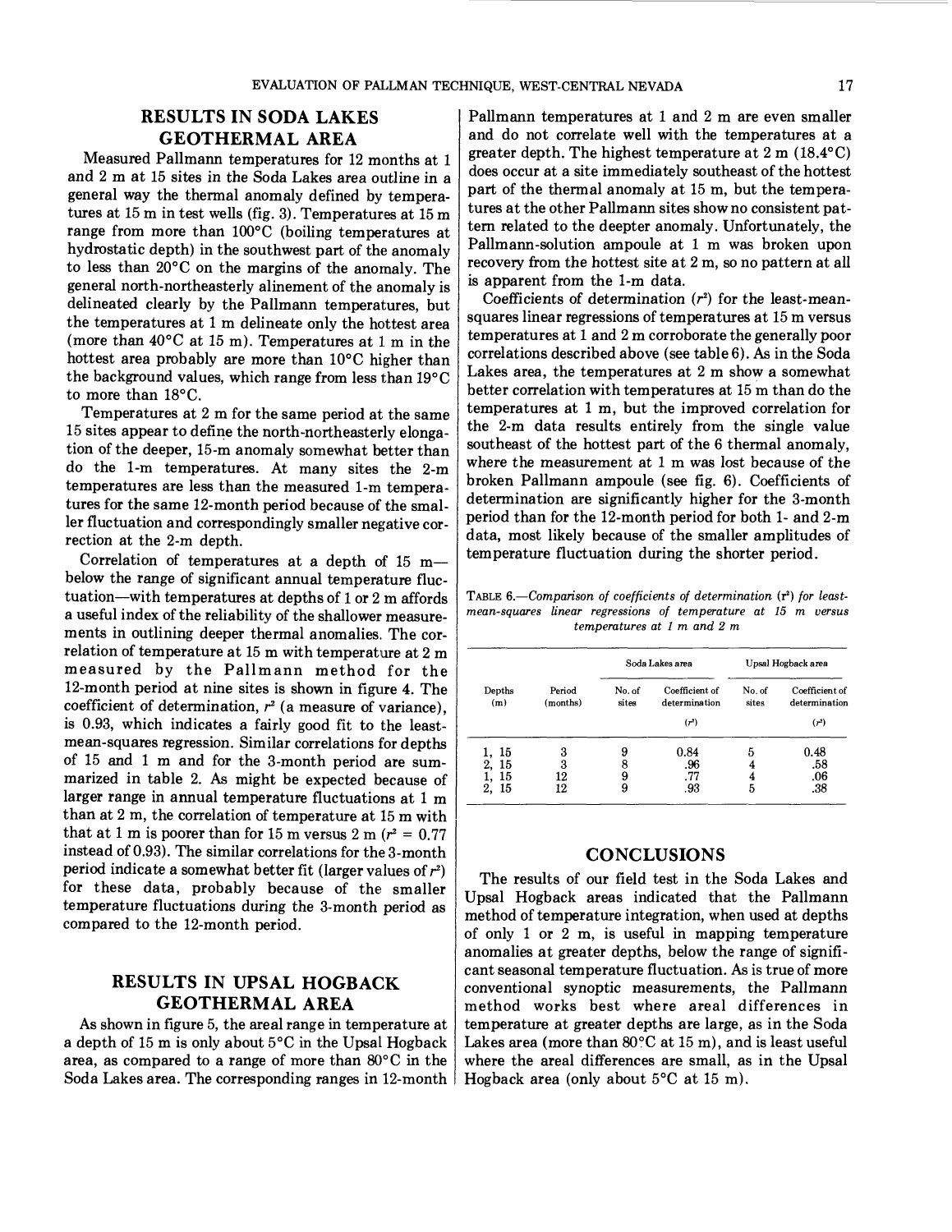### GROUND TEMPERATURE MEASUREMENTS



Base from USGS 15' topo series. Soda Lake. Nevada

FIGURE 3.-Soda Lakes area, Nevada, showing measured Pallmann temperatures at 1 and 2 m for December 15, 1976, to December 15, 1977, and temperatures at 15 m in test wells for fall 1975.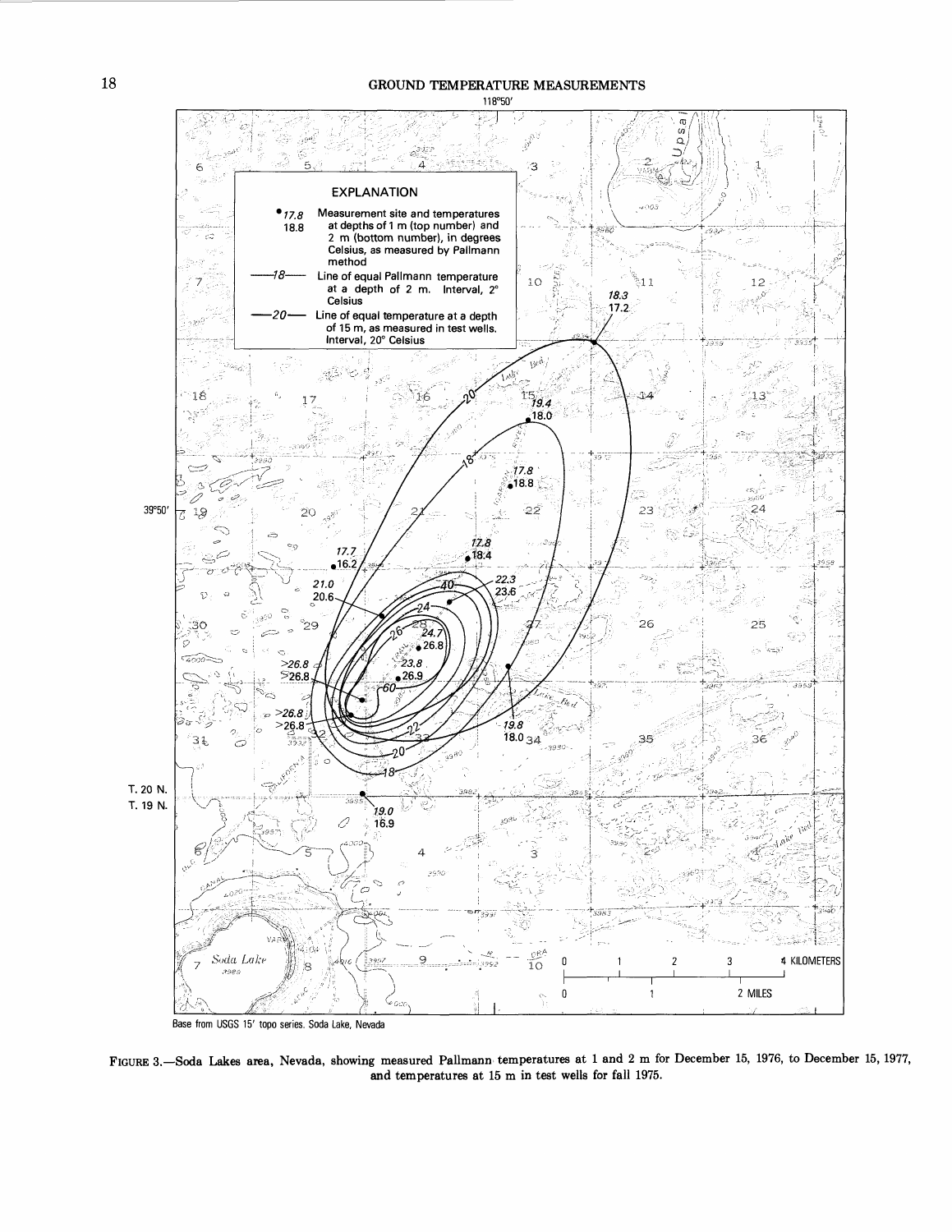

FIGURE 4.-Correlation of temperature at 15 m in test wells with measured Pallmann temperatures at 2 m for December 15, 1976, to December 15, 1977, Soda Lakes area, Nevada.

In principle, the chief advantage of the Pallmann method over single sets of synoptic temperature measurements should be in minimizing the perturbing effects of areal differences in thermal diffusivity, degree of stratification of materials, and depth to the water table. All these factors affect both the amplitude and the phase lag of the annual temperature wave but do not significantly affect the average annual temperature at a given depth, which is indicated approximately by the Pallmann temperature. The perturbing effects of the other nongeothermal factors, such as nonuniform topography, albedo, and vegetative cover, would be expected to affect both Pallmann-method and conventional synoptic-method temperature measurements equally because these factors control the average annual temperature at land surface at a site. In principle, therefore, the Pallmann method should be a better exploration tool than a single set of synoptic temperature measurements in mapping diffuse temperature anomalies like that near Upsal Hogback.

Our field test, however, suggested but did not unequivocally demonstrate the superiority of the Pallmann method over conventional synoptic measurements in the Upsal Hogback area. The coefficient of determination

 $(r<sup>2</sup>)$  for the least-mean-squares linear regression of temperatures at 15 m versus temperatures at 1 m for the period December 15, 1977, to March 15, 1978, is 0.48 (table 6);  $r^2$  for the equivalent regression using temperatures measured December 2, 1975, with a thermistor at 1 m at the same sites is only 0.20. For the 12-month period December 15, 1976, to December 15, 1977,  $r^2$  for temperatures at 15 m versus temperature at 1 m by the Pallmann method is only 0.06, but this value represents only four of the five data pairs used in the other correlations; the measurement was lost at the critical site near the hottest part of the 15-m temperature anomaly.

In both the Soda Lakes and the Upsal Hogback areas, Pallmann temperatures at 2 m correlate better with temperatures at 15 m than do the Pallmann temperatures at 1 m. In large part, the improved correlation is a consequence of the smaller variation, at 2 m than at 1 m, in the differences between the Pallmann integratedmean temperature (an exponential mean) and the true integrated arithmetic-mean temperature. In addition, the temperatures at greater depths are affected less than are the temperatures at shallower depths by other surface and near-surface nongeothermal influences. Insofar as these influences affect the average annual temperature, a part of the advantage of deeper over shallower temperature measurements is common to both synoptic and Pallmann integrated temperatures.

Although in principle a period of a year might appear to be optimum for application of a temperatureintegration method, in our field tests the Pallmann temperatures at both 1 and 2 m for a 3-month midwinter period showed a somewhat better correlation with temperatures at a greater depth than did the Pallmann temperatures for a 12-month period at the same depths. The most likely explanation involves the fact that the Pallmann temperatures are integrated exponential means rather than arithmetic means. The smaller temperature flucuation for the shorter period results in smaller difference between the Pallmann temperatures and the arithmetic-mean temperatures. This factor apparently outweighs the effects of the areal differences in the amplitude and phase lag of the annual temperature wave, which would tend to produce more scatter in the 3-month data and a poorer correlation of these shorter term data with temperatures at 15 m or more.

In general, the use of the Pallmann method at depths of 1 or 2 m will have many of the problems common to more conventional temperature measurements at shallow depths. However, the method is convenient and it eliminates the need for the frequent visits to sites that would be required to obtain data of similar quality from sets of synoptic measurements by thermistor or thermocouple probes.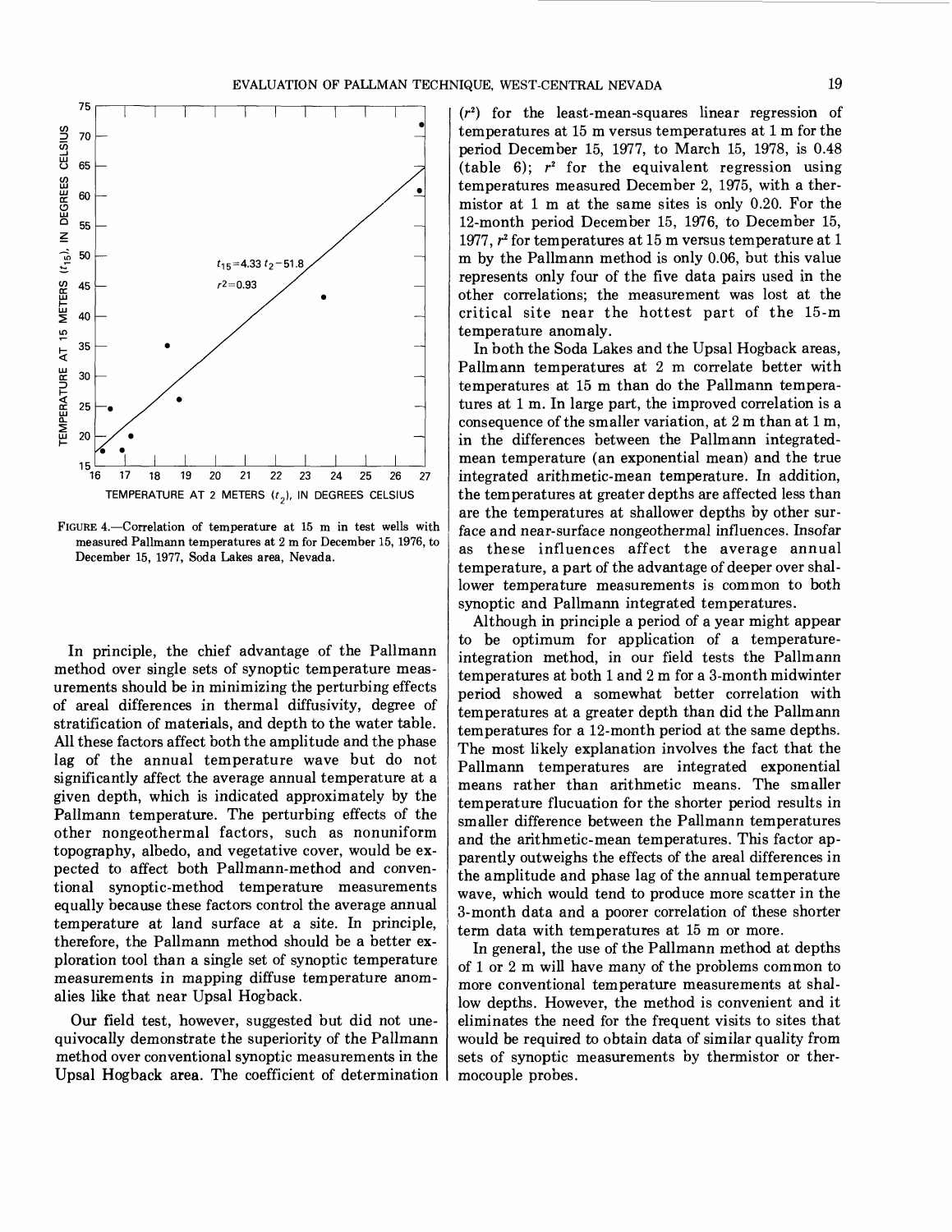

FIGURE 5.-Upsal Hogback area, Nevada, showing measured Pallmann temperatures at 1 and 2 m for December 15, 1976, to December 15, 1977, and temperatures at 15 m in test wells for September 1975.